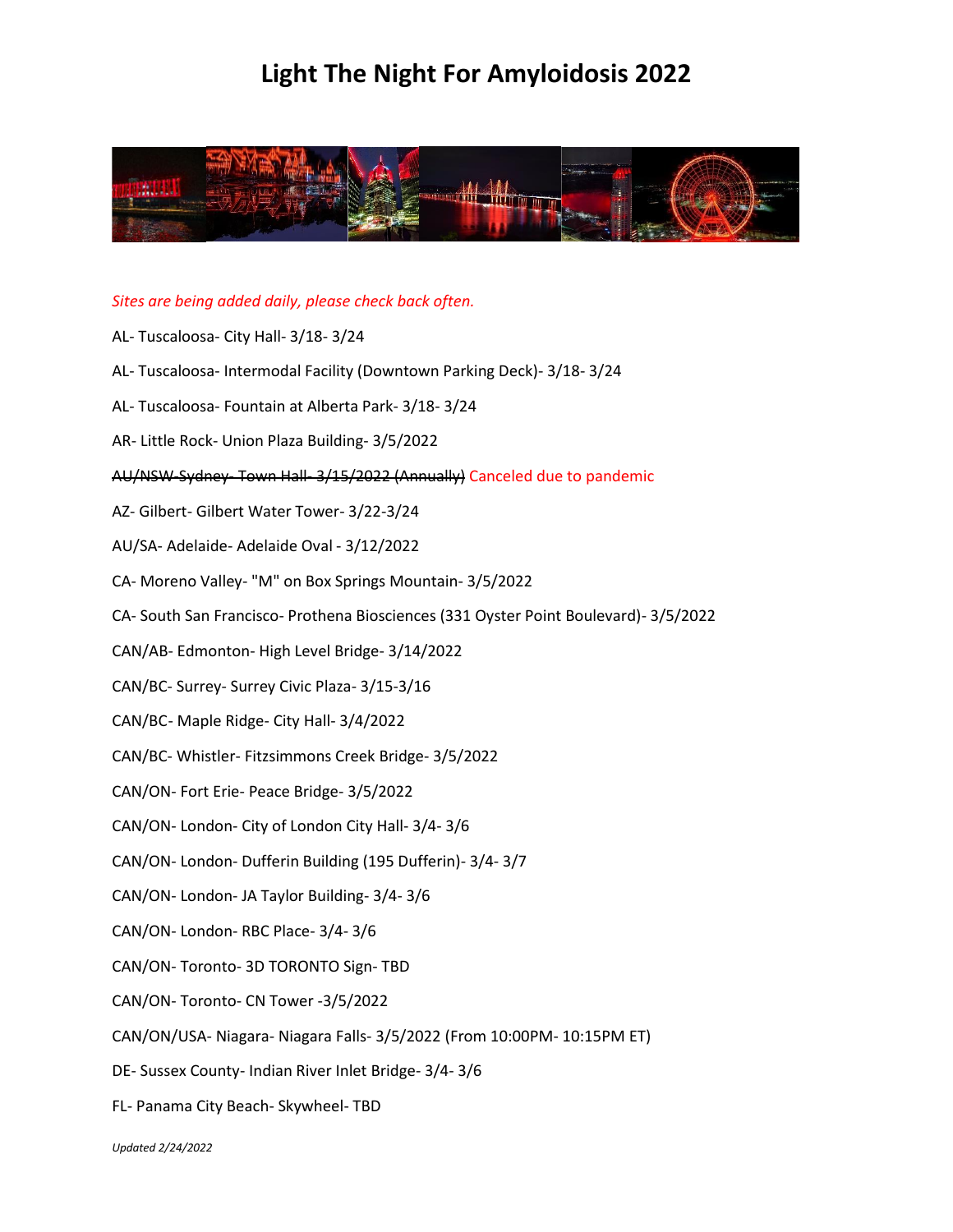- GA- Atlanta- 1180 Peachtree- 3/5/2022
- GA- Atlanta- Georgia World Congress Center Authority- 3/5/2022
- GA- Atlanta- King & Queen Buildings- 3/27-3/29
- GA- Cumming- GA 400 Water Tower- 3/1- 3/5
- KS- Manhattan- Flint Hills Discovery Center- 3/5/2022
- KS- Shawnee- City Hall- 3/4- 3/7
- KS- Shawnee- Clear Creek Bridge- 3/4- 3/7
- LA- Baton Rouge- APTIM Building- Month of March
- LA- Baton Rouge- Springfield High School Sign- Month of March
- LA- Baton Rouge- State Capitol Building- 3/12/2022
- LA- Denham Springs- James Drug Store Sign- Month of March
- LA- New Orleans- Billboard at E/S Clearview Pkwy .2 mi N/O Jefferson Hwy -3/5/2022
- LA- New Orleans- Billboard at Poydras St. at South Claiborne Ave Westbound- 3/5/2022
- LA- New Orleans- Billboard at Poydras St. at South Claiborne Ave Eastbound- 3/5/2022
- LA- New Orleans- Billboard at Tulane Ave at Bolivar- 3/5/2022
- LA- New Orleans- Billboard at Tulane Ave at S. Johnson- 3/5/2022
- MA- Boston Longfellow Bridge- 3/12/2022 NOTE: DATE CHANGE
- MA- Boston Rose Kennedy Greenway Conservancy- 3/5/2022
- MA- Boston Zakim Bridge- 3/12/2022 NOTE: DATE CHANGE
- MA- Quincy- Fore River Bridge- 3/12/2022 NOTE: DATE CHANGE
- MA- Worchester- Kenneth F. Burns Memorial Bridge- 3/12/2022 NOTE: DATE CHANGE
- MD- Baltimore- City Hall Dome- 3/5/2022
- MI- Detroit- Ford Field- 3/5- 3/12
- MI- Grand Rapids- The Blue Bridge & Gallery Ramp- 3/11-3/15
- MI- Warren- City Hall- 3/5/2022
- MN- Eagan- Sperry Tower- 3/12/2022
- MN- Minneapolis- I-35 W Bridge- 3/6/2022
- MN- Minneapolis- Lowry Avenue Bridge- 3/5/2022
- NC- Charlotte- NASCAR Hall of Fame- 3/5/2022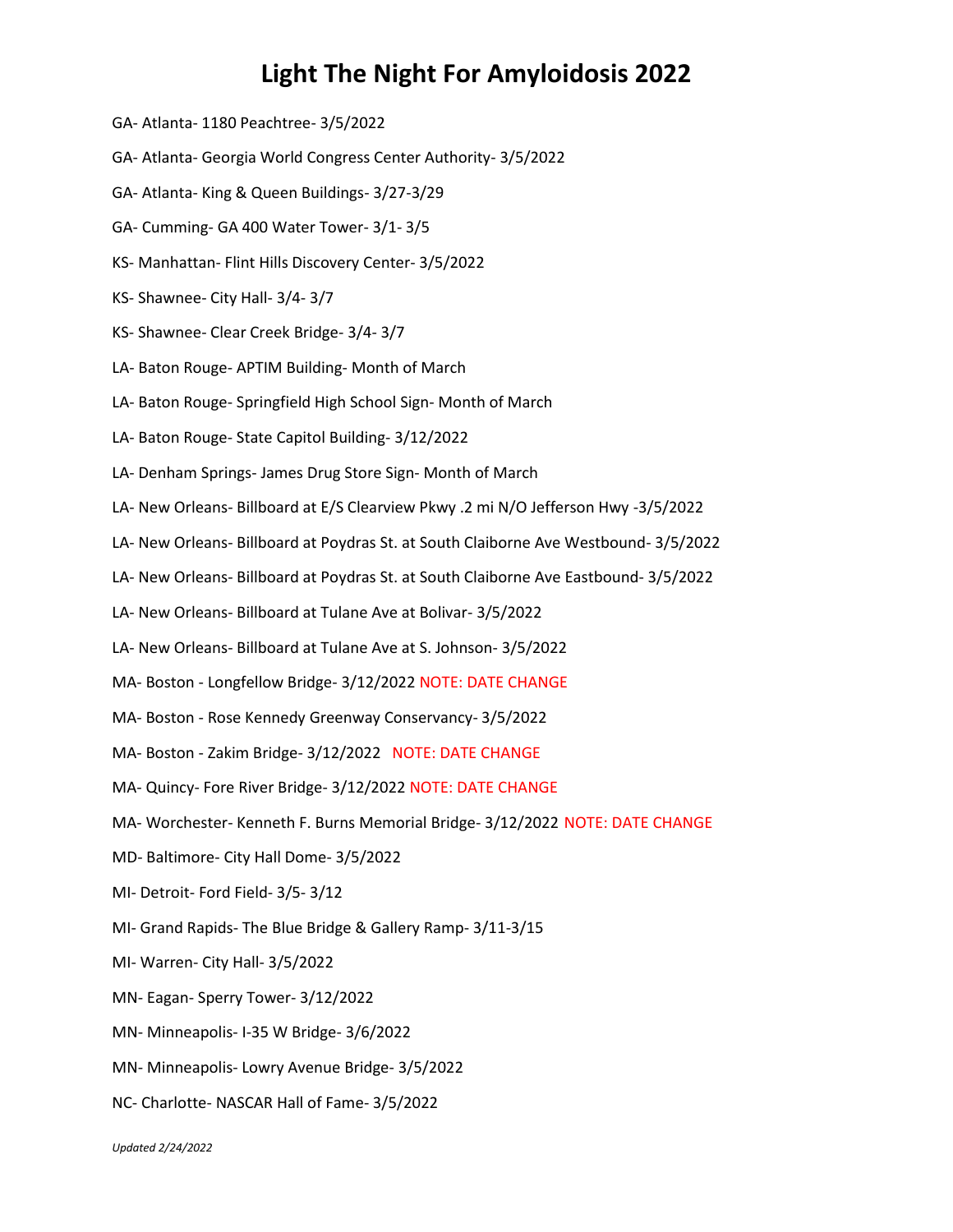NC- Charlotte- Romare Bearden Park- 3/5/2022 NC- Charlotte- 550 S Tryon (Wells Fargo's Duke Energy Center)- 3/4/2022 NY- Binghampton- Home Security Mutual Life Insurance Building- 3/5/2022 NY- Buffalo- Kosciuszko Bridge- 3/5/2022 NY- Buffalo- Peace Bridge- 3/5/2022- Canceled due to maintenance work NY- New York- 230 Park Avenue (Helmsley Bldg)- 3/5/2022 NY- New York- Gotham Hall- 3/4/2022 NY- New York- Mid-Hudson Bridge- 3/5/2022 NY- New York- Pier 17 (Lightband)- 3/5/2022 NY- Rochester- Central Library of Rochester and Monroe- 3/5/2022 NY- Rochester- Xerox Tower- 3/5/2022 New Zealand- Auckland- The Cloud- 3/5/2022 New Zealand- Wellington- Michael Fowler Centre- 3/5/2022 OH- Cleveland- Rock and Roll Hall of Fame- 3/1/2022 OH- Columbus- Hilton Columbus Hotel Downtown Skybridge- 3/5/2022 OR- Salem- Union St. Railroad Pedestrian Bridge- 3/3- 3/9 PA- Bethlehem- Wind Creek Bethlehem Blast Furnace- 3/5/2022 PA- Philadelphia- Pennsylvania Convention Center- 3/5/2022 PA- Pittsburgh- Boathouse Row- 3/5/2022 PA- Pittsburgh- Fifth Avenue Place (Highmark)- 3/5/2022 PA- Pittsburgh- One Liberty Place- 3/5/2022 PA- Pittsburgh- Two Liberty Place- 3/5/2022 RI- Portsmouth- Sakonnet River Bridge -3/5/2022 TN- Franklin- The Franklin Theatre Marquee- TBD TN- Nashville- State Capitol Building- 3/4- 3/6 TX- Dallas- Bank of America Plaza- 3/15/2022 TX- San Antonio- Alamo Quarry Smokestacks- Month of March UK/ENG- Bradford- City Hall Clock Tower- 3/5/2022 UK/ENG- Bradford- Forster Square Railway Arches- 3/5/2022